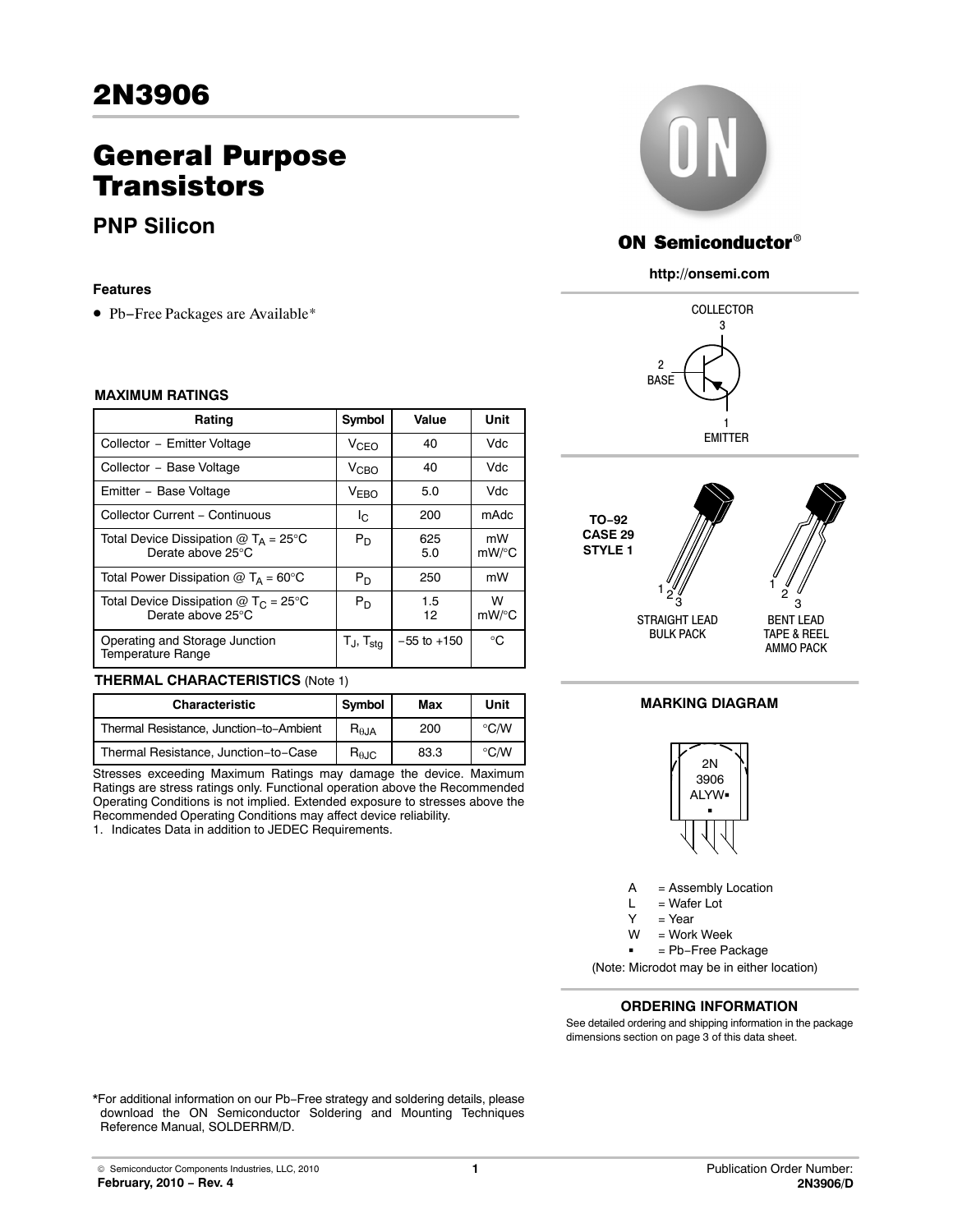## **ELECTRICAL CHARACTERISTICS** (T<sub>A</sub> = 25°C unless otherwise noted)

| <b>Characteristic</b>                |                                                                                   | Symbol                                                                                                                                                                                                                                                                                                 | Min              | Max                                  | Unit                            |             |
|--------------------------------------|-----------------------------------------------------------------------------------|--------------------------------------------------------------------------------------------------------------------------------------------------------------------------------------------------------------------------------------------------------------------------------------------------------|------------------|--------------------------------------|---------------------------------|-------------|
| <b>OFF CHARACTERISTICS</b>           |                                                                                   |                                                                                                                                                                                                                                                                                                        |                  |                                      |                                 |             |
|                                      | Collector-Emitter Breakdown Voltage (Note 2)                                      | $(I_C = 1.0 \text{ m}$ Adc, $I_B = 0$ )                                                                                                                                                                                                                                                                | $V_{(BR)CEO}$    | 40                                   | $\equiv$                        | Vdc         |
| Collector-Base Breakdown Voltage     |                                                                                   | $(I_C = 10 \mu A d c, I_F = 0)$                                                                                                                                                                                                                                                                        | $V_{(BR)CBO}$    | 40                                   |                                 | Vdc         |
| Emitter-Base Breakdown Voltage       |                                                                                   | $(I_F = 10 \mu A d c, I_C = 0)$                                                                                                                                                                                                                                                                        | $V_{(BR)EBO}$    | 5.0                                  |                                 | Vdc         |
| <b>Base Cutoff Current</b>           |                                                                                   | $(V_{CE} = 30$ Vdc, $V_{EB} = 3.0$ Vdc)                                                                                                                                                                                                                                                                | $I_{BL}$         | $\equiv$                             | 50                              | nAdc        |
| <b>Collector Cutoff Current</b>      |                                                                                   | $(V_{CE} = 30$ Vdc, $V_{EB} = 3.0$ Vdc)                                                                                                                                                                                                                                                                | $I_{CEX}$        | $\equiv$                             | 50                              | nAdc        |
| <b>ON CHARACTERISTICS (Note 2)</b>   |                                                                                   |                                                                                                                                                                                                                                                                                                        |                  |                                      |                                 |             |
| <b>DC Current Gain</b>               |                                                                                   | $(I_C = 0.1 \text{ m}$ Adc, $V_{CE} = 1.0 \text{ V}$ dc)<br>$(I_C = 1.0 \text{ m}$ Adc, $V_{CE} = 1.0 \text{ V}$ dc)<br>$(I_C = 10 \text{ m}$ Adc, $V_{CE} = 1.0 \text{ V}$ dc)<br>$(I_C = 50 \text{ m}$ Adc, $V_{CE} = 1.0 \text{ V}$ dc)<br>$(I_C = 100 \text{ m}$ Adc, $V_{CE} = 1.0 \text{ V}$ dc) | $h_{FE}$         | 60<br>80<br>100<br>60<br>30          | $\overline{\phantom{0}}$<br>300 |             |
| Collector-Emitter Saturation Voltage |                                                                                   | $(I_C = 10 \text{ m}$ Adc, $I_B = 1.0 \text{ m}$ Adc)<br>$(I_C = 50 \text{ m}$ Adc, $I_B = 5.0 \text{ m}$ Adc                                                                                                                                                                                          | $V_{CE(sat)}$    | $\overline{\phantom{a}}$<br>$\equiv$ | 0.25<br>0.4                     | Vdc         |
| Base - Emitter Saturation Voltage    |                                                                                   | $(I_C = 10 \text{ m}$ Adc, $I_B = 1.0 \text{ m}$ Adc)<br>$(I_C = 50 \text{ m}$ Adc, $I_B = 5.0 \text{ m}$ Adc)                                                                                                                                                                                         | $V_{BE(sat)}$    | 0.65                                 | 0.85<br>0.95                    | Vdc         |
| <b>SMALL-SIGNAL CHARACTERISTICS</b>  |                                                                                   |                                                                                                                                                                                                                                                                                                        |                  |                                      |                                 |             |
| Current-Gain - Bandwidth Product     |                                                                                   | $(I_C = 10 \text{ m}$ Adc, $V_{CE} = 20 \text{ V}$ dc, f = 100 MHz)                                                                                                                                                                                                                                    | $f_T$            | 250                                  | $\overline{\phantom{a}}$        | <b>MHz</b>  |
| Output Capacitance                   |                                                                                   | $(V_{CB} = 5.0$ Vdc, $I_F = 0$ , $f = 1.0$ MHz)                                                                                                                                                                                                                                                        | $C_{\text{obo}}$ |                                      | 4.5                             | pF          |
| Input Capacitance                    |                                                                                   | $(V_{FB} = 0.5$ Vdc, $I_C = 0$ , f = 1.0 MHz)                                                                                                                                                                                                                                                          | C <sub>ibo</sub> | $\overline{\phantom{a}}$             | 10                              | рF          |
| Input Impedance                      |                                                                                   | $(I_C = 1.0 \text{ m}$ Adc, $V_{CE} = 10 \text{ V}$ dc, f = 1.0 kHz)                                                                                                                                                                                                                                   | $h_{ie}$         | 2.0                                  | 12                              | kΩ          |
| Voltage Feedback Ratio               |                                                                                   | $(I_C = 1.0 \text{ m}$ Adc, $V_{CF} = 10 \text{ V}$ dc, f = 1.0 kHz)                                                                                                                                                                                                                                   | $h_{re}$         | 0.1                                  | 10                              | $X 10^{-4}$ |
| Small-Signal Current Gain            |                                                                                   | $(I_C = 1.0 \text{ m}$ Adc, $V_{CE} = 10 \text{ V}$ dc, f = 1.0 kHz)                                                                                                                                                                                                                                   | h <sub>fe</sub>  | 100                                  | 400                             | $\equiv$    |
| <b>Output Admittance</b>             |                                                                                   | $(I_C = 1.0$ mAdc, $V_{CE} = 10$ Vdc, $f = 1.0$ kHz)                                                                                                                                                                                                                                                   | $h_{oe}$         | 3.0                                  | 60                              | umhos       |
| Noise Figure                         |                                                                                   | $(I_C = 100 \mu A d c, V_{CE} = 5.0 \text{ V} d c, R_S = 1.0 \text{ k}\Omega, f = 1.0 \text{ kHz}$                                                                                                                                                                                                     | NF               | $\equiv$                             | 4.0                             | dB          |
| <b>SWITCHING CHARACTERISTICS</b>     |                                                                                   |                                                                                                                                                                                                                                                                                                        |                  |                                      |                                 |             |
| Delay Time                           | $(V_{CC} = 3.0$ Vdc, $V_{BF} = 0.5$ Vdc,<br>$I_C = 10$ mAdc, $I_{B1} = 1.0$ mAdc) |                                                                                                                                                                                                                                                                                                        | $t_d$            | $\overline{\phantom{0}}$             | 35                              | ns          |
| <b>Rise Time</b>                     |                                                                                   |                                                                                                                                                                                                                                                                                                        | t,               | $\overline{\phantom{0}}$             | 35                              | ns          |
| Storage Time                         |                                                                                   | $(V_{\rm CC} = 3.0$ Vdc, $I_{\rm C} = 10$ mAdc, $I_{\rm B1} = I_{\rm B2} = 1.0$ mAdc)                                                                                                                                                                                                                  | $t_{\tt S}$      | $\overline{\phantom{0}}$             | 225                             | ns          |
| <b>Fall Time</b>                     |                                                                                   | $(V_{CC} = 3.0$ Vdc, $I_C = 10$ mAdc, $I_{B1} = I_{B2} = 1.0$ mAdc)                                                                                                                                                                                                                                    | tf               |                                      | 75                              | ns          |

2. Pulse Test: Pulse Width  $\leq 300$  µs; Duty Cycle  $\leq 2\%$ .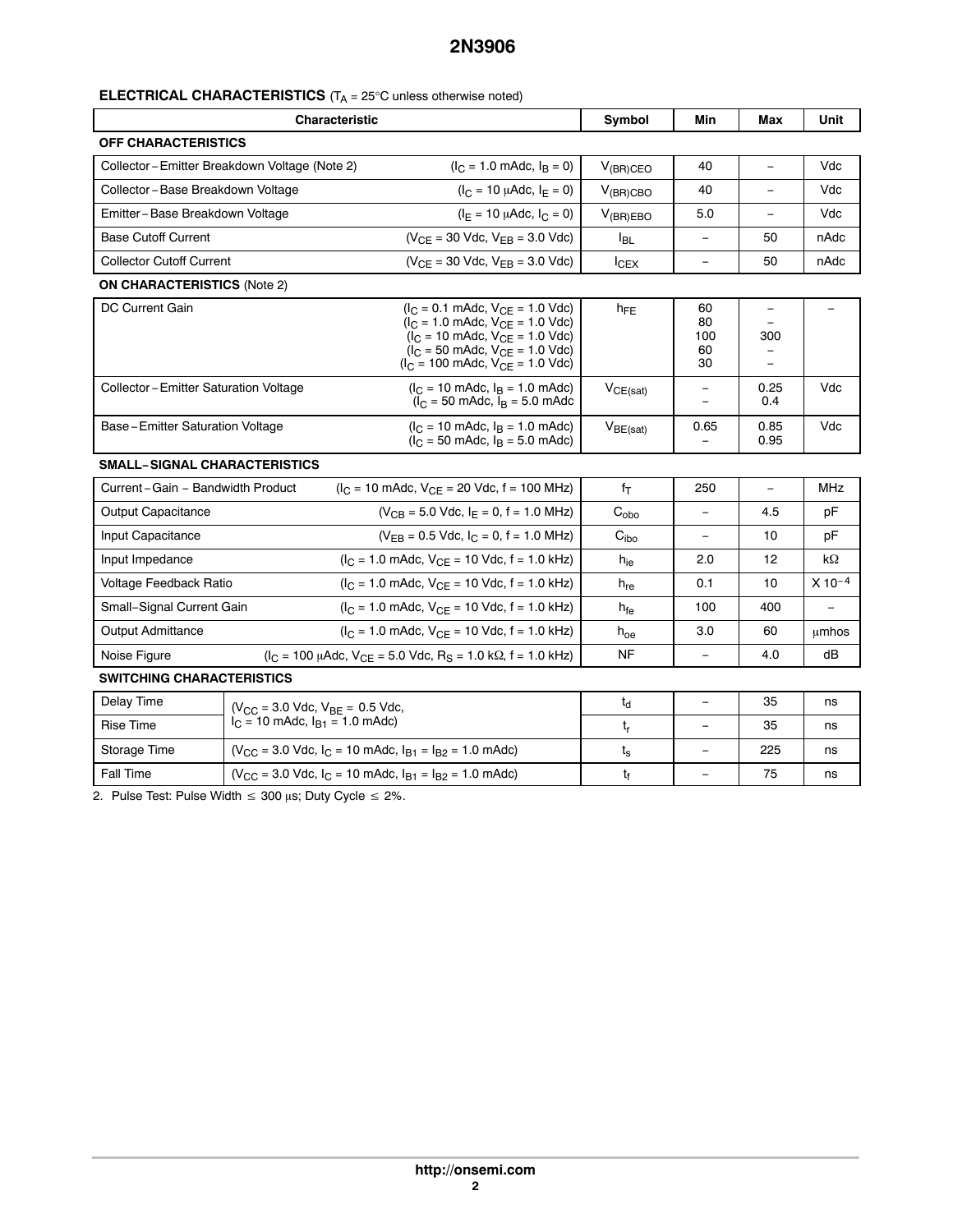### <span id="page-2-0"></span>**ORDERING INFORMATION**

| <b>Device</b> | Package              | Shipping <sup>†</sup>  |
|---------------|----------------------|------------------------|
| 2N3906        | $TO-92$              | 5000 Units / Bulk      |
| 2N3906G       | TO-92<br>(Pb-Free)   | 5000 Units / Bulk      |
| 2N3906RL1     | TO-92                | 2000 / Tape & Reel     |
| 2N3906RL1G    | $TO-92$<br>(Pb-Free) | 2000 / Tape & Reel     |
| 2N3906RLRA    | TO-92                | 2000 / Tape & Reel     |
| 2N3906RLRAG   | $TO-92$<br>(Pb-Free) | 2000 / Tape & Reel     |
| 2N3906RLRM    | TO-92                | 2000 / Tape & Ammo Box |
| 2N3906RLRMG   | TO-92<br>(Pb-Free)   | 2000 / Tape & Ammo Box |
| 2N3906RLRP    | TO-92                | 2000 / Tape & Ammo Box |
| 2N3906RLRPG   | $TO-92$<br>(Pb-Free) | 2000 / Tape & Ammo Box |

†For information on tape and reel specifications, including part orientation and tape sizes, please refer to our Tape and Reel Packaging Specifications Brochure, BRD8011/D.



\* Total shunt capacitance of test jig and connectors

#### **Figure 1. Delay and Rise Time Equivalent Test Circuit**



\* Total shunt capacitance of test jig and connectors

**Figure 2. Storage and Fall Time Equivalent Test Circuit**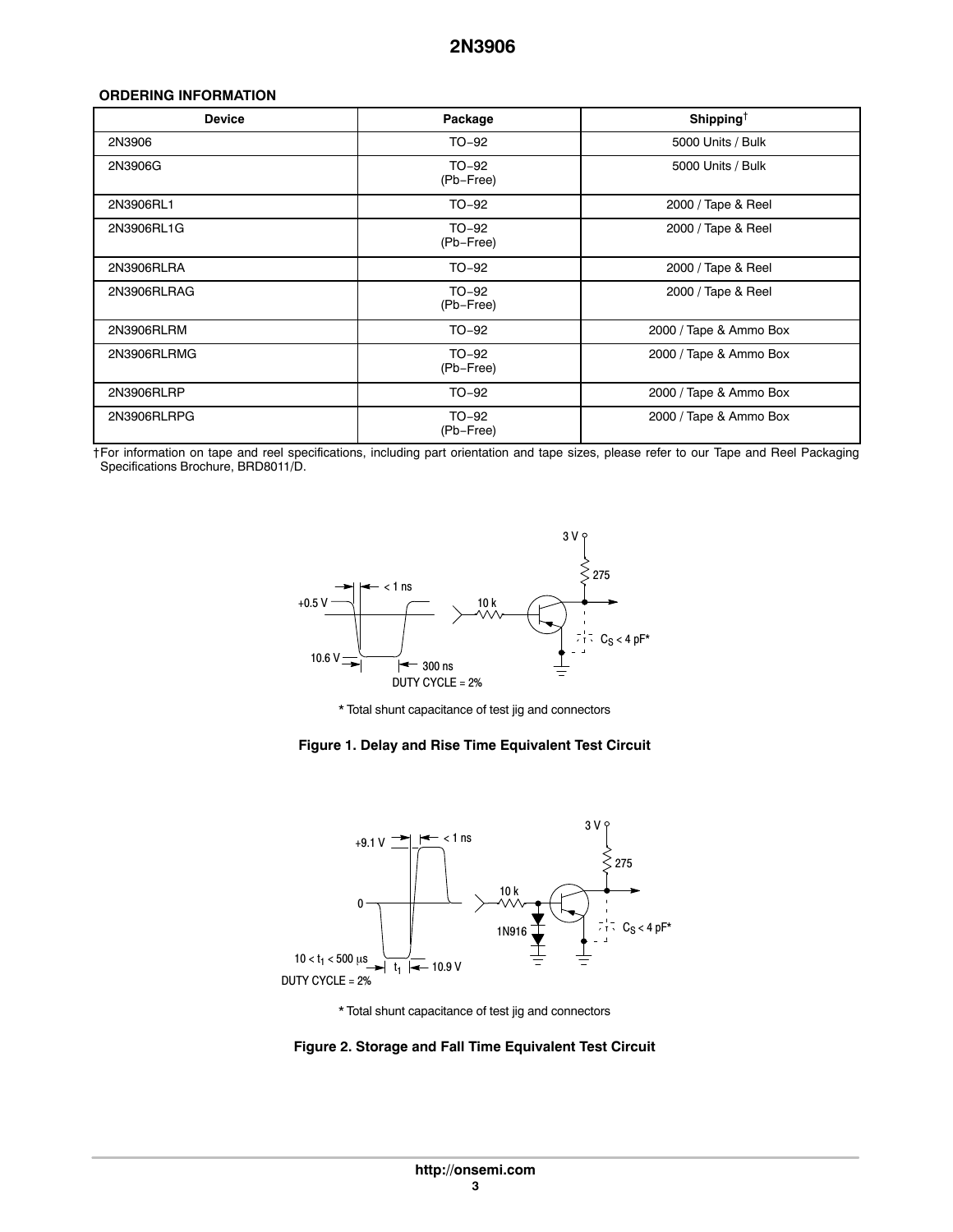## **TYPICAL TRANSIENT CHARACTERISTICS**

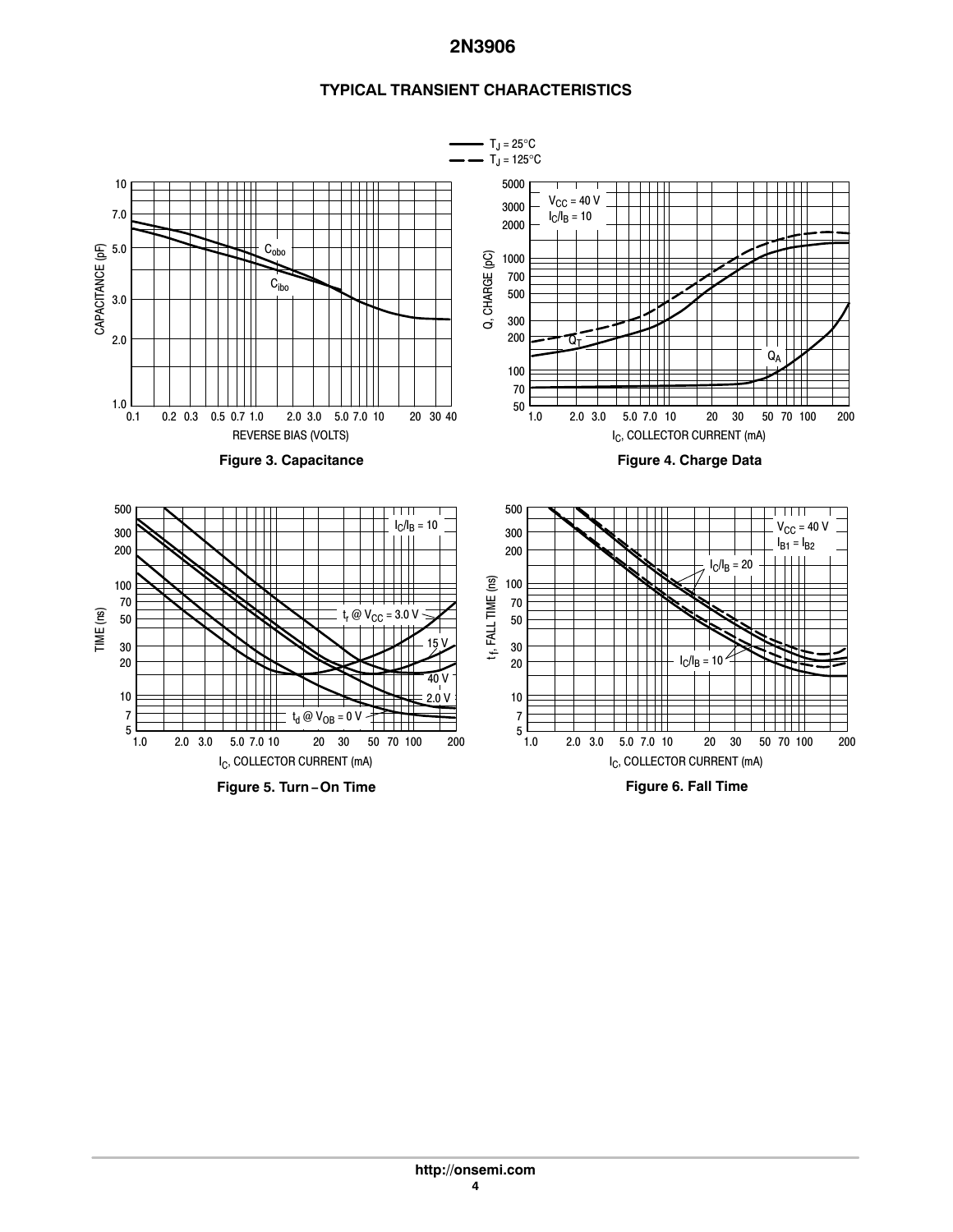## **TYPICAL AUDIO SMALL−SIGNAL CHARACTERISTICS NOISE FIGURE VARIATIONS**

 $(V_{CE} = -5.0$  Vdc,  $T_A = 25$ °C, Bandwidth = 1.0 Hz)



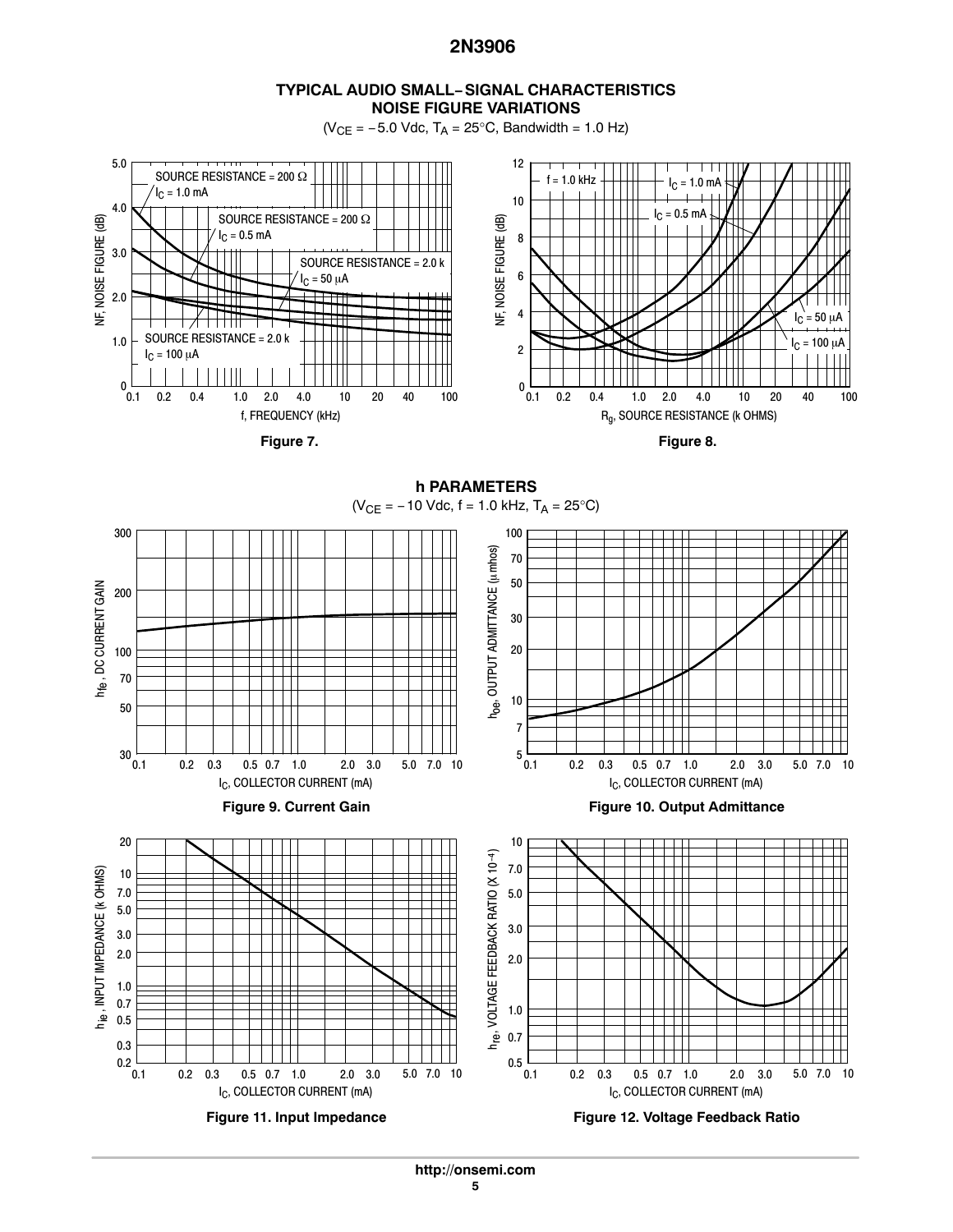## **TYPICAL STATIC CHARACTERISTICS**